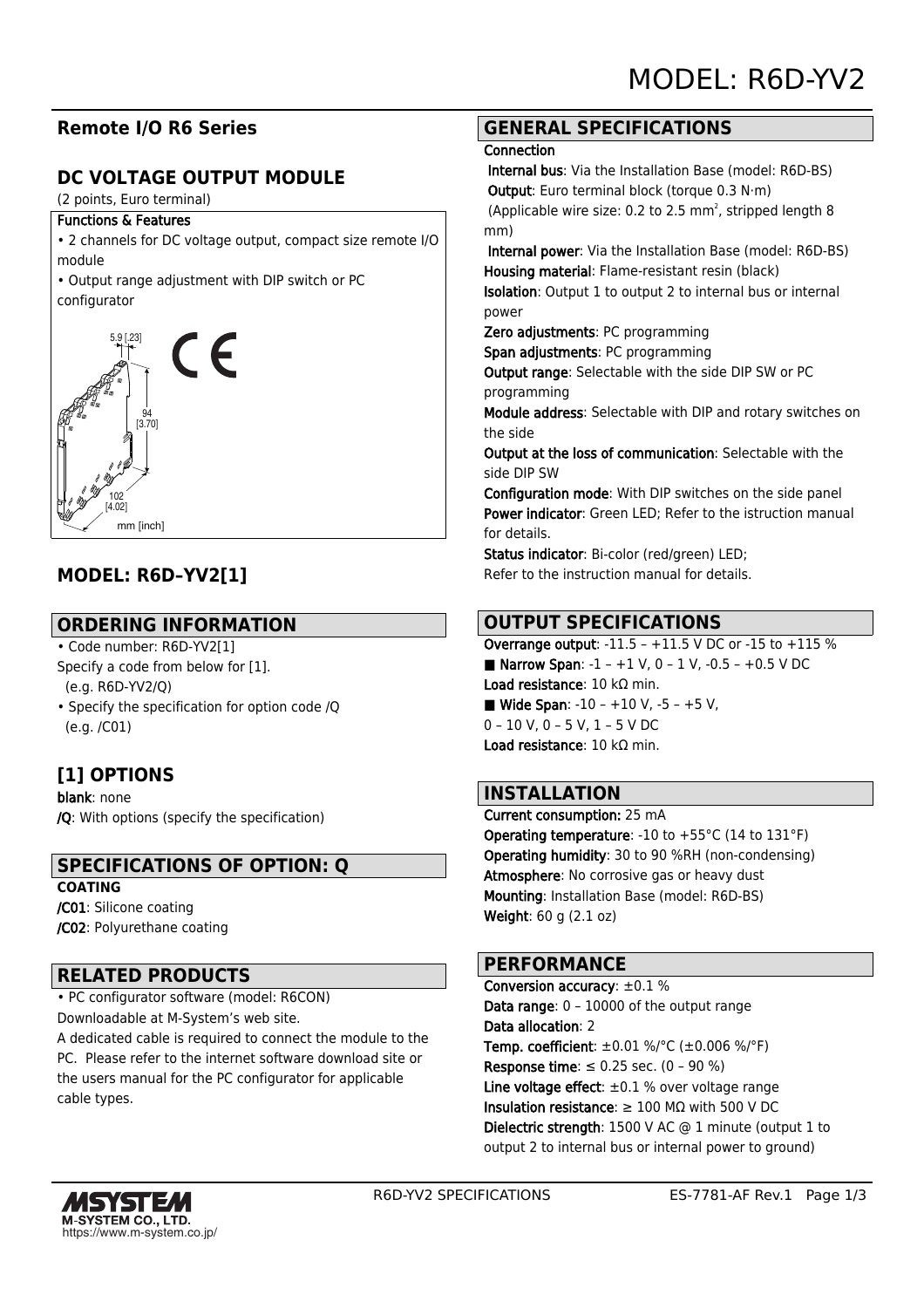### **STANDARDS & APPROVALS**

EU conformity: EMC Directive EMI EN 61000-6-4 EMS EN 61000-6-2 RoHS Directive

# **FUNCTIONS**

### ■ OUTPUT HOLD

The output function in case of a loss of communication is selectable with the side DIP SW: Reset the output (to -15 % or -11.5 V), Hold the output (last normally received data) or Fix the output at a specific value (PC programming). The output is held at -11.5 V or -15 % of the output range until normal data is received at the startup.

#### **EXTERNAL VIEW**



Refer to the instruction manual for setting procedures.